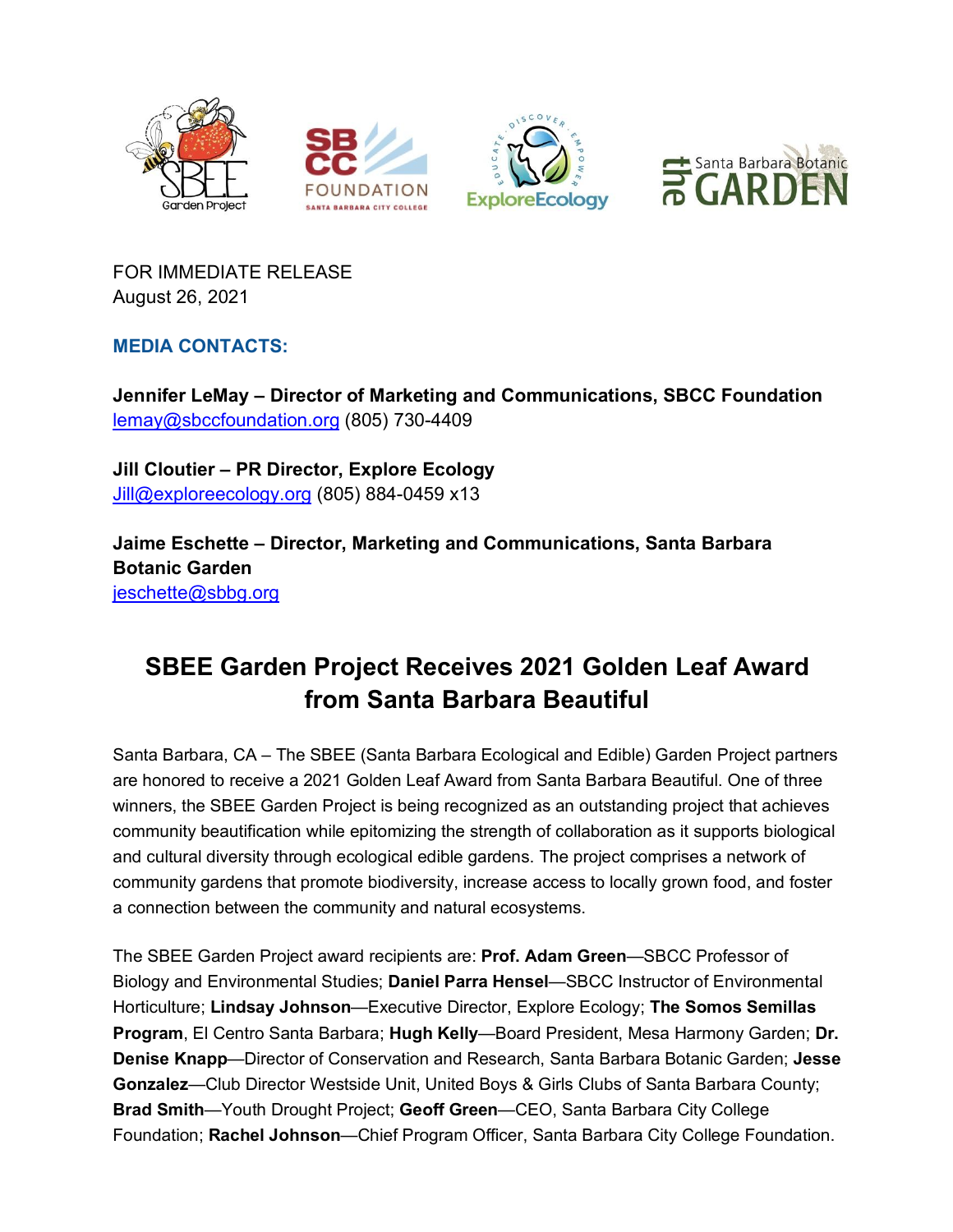"The SBEE Garden Project is so grateful to have received a 2021 Golden Leaf Award from Santa Barbara Beautiful. Being recognized for contributing to the beauty of our community, while also educating that community about edible gardens and healthy ecosystems, is an honor," said Rachel Johnson, Chief Program Officer for the SBCC Foundation. "The SBEE Garden Project is truly a collaborative effort, bringing together SBCC faculty and students, elementary school students and their families, researchers, educators, garden enthusiasts, and the community as a whole."

Dr. Denise Knapp, Director of Conservation and Research at the Santa Barbara Botanic Garden, said, "The Santa Barbara Botanic Garden is proud to work alongside our community partners on the SBEE Garden Project. The data that our SBCC intern has been collecting are showing that native plants are important for supporting insect pollinators. We're honored to see this work recognized by SB Beautiful and look forward to watching it flourish in years to come."

"Explore Ecology is thrilled that the SBEE Garden Project was recognized by Santa Barbara Beautiful with a Golden Leaf Award," said Lindsay Johnson, Executive Director of Explore Ecology. "We're honored to be part of such an outstanding community project! We look forward to working together to grow our network of biodiverse permaculture gardens that will add such beauty to our community. Thank you, Santa Barbara Beautiful."

SBEE Garden Project sites include the SBCC Permaculture Garden, Explore Ecology School Garden sites, Mesa Harmony Garden, the Westside location of United Boys and Girls Clubs of Santa Barbara County, El Centro (aka Santa Barbara Lower Westside Community Center), Youth Drought Project, and the Santa Barbara Botanic Garden.

The broad array of sites and partners connect K-14 students, teachers, the public, and local researchers around the critical issues of ecological health, water conservation, restoration of native habitat and biological communities, and the production of local, healthy food. Earlier this year, it was announced that the project received a \$100,000 EPA Environmental Education Grant, the largest ever awarded to an organization in Santa Barbara County. For more information, visit the SBEE Garden Project website.

#### **About the SBCC Foundation**

The SBCC Foundation has provided Santa Barbara City College with private philanthropic support since 1976, serving as the vehicle through which individuals and organizations may invest in the college and its students.

As an independent 501c3 nonprofit organization and partner to SBCC, the SBCC Foundation awards more than \$5 million annually for student success programs, scholarships, book grants, emergency funds, and other critical needs of the college. For more than four decades, the resources raised and managed by the SBCC Foundation have supported SBCC students as they prepare for careers, transfer to four-year universities, and pursue lifelong learning goals.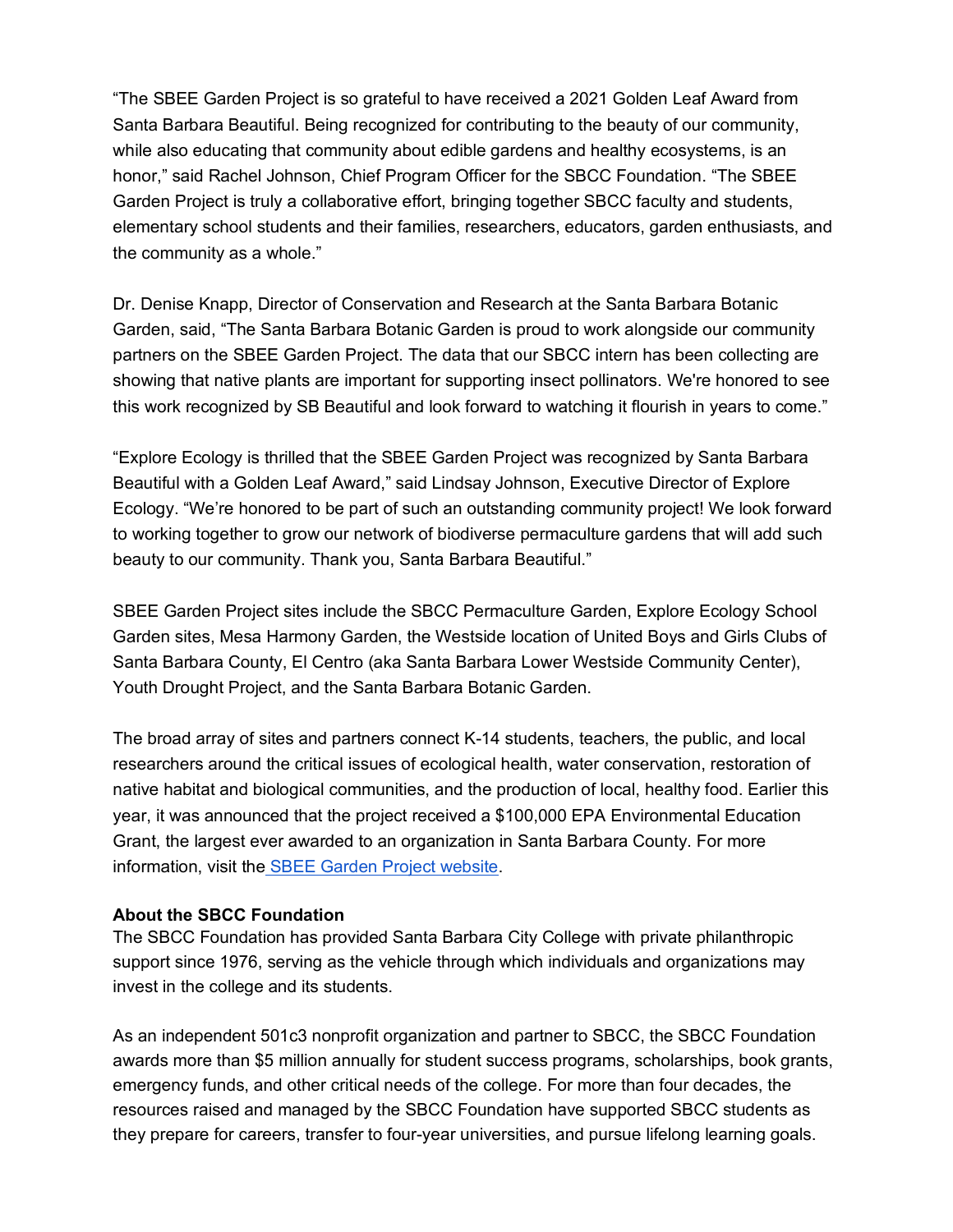In 2016, the Foundation launched the SBCC Promise, offering all recent, local high school graduates the opportunity to attend SBCC full-time at no cost. The SBCC Promise relies entirely on private support and covers all required fees, books, and supplies for up to two years. To date, more than 5,000 local students have participated in the SBCC Promise. By removing financial barriers, the SBCC Promise ensures that SBCC's life-changing educational programs are fully accessible to all local students.

For more information, visit http://www.sbccfoundation.org

#### **About Explore Ecology**

Explore Ecology is an environmental education and arts nonprofit that educates over 38,000 children a year, inspiring them to engage with the natural world, think critically, and experience the value of environmental stewardship. Explore Ecology programs include the Art From Scrap Creative Reuse Store and Gallery, Watershed Resource Center, and School Gardens Program. For more information, visit ExploreEcology.org.

#### **About Santa Barbara Botanic Garden**

As the first botanic garden to focus exclusively on native plants, the Santa Barbara Botanic Garden has dedicated nearly a century of work to better understand the relationship between plants and people. Growing from 13 acres in 1926 to today's 78 acres, the grounds now include more than 5 miles of walking trails, an herbarium, seed bank, research labs, library, and a public native plant nursery. Amid the serene beauty of the Garden, teams of scientists, educators, and horticulturists remain committed to the original spirit of the organization's founders – conserve CA native plants and habitats to ensure they can be enjoyed for generations to come.

The garden is open to the public daily 10 a.m.-6 p.m. and offers a members-only hour 9-10 a.m. For more information, visit sbbg.org.

# # #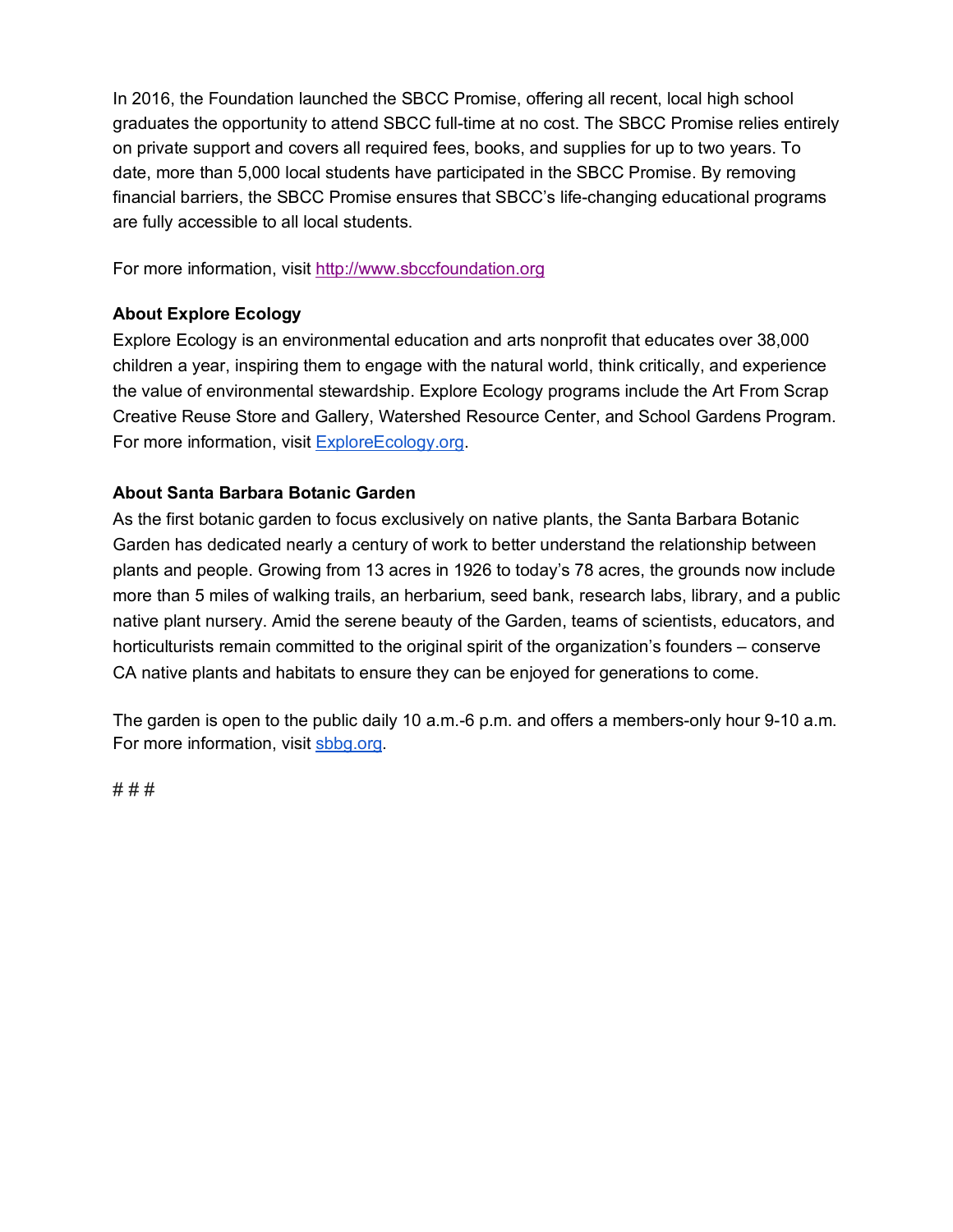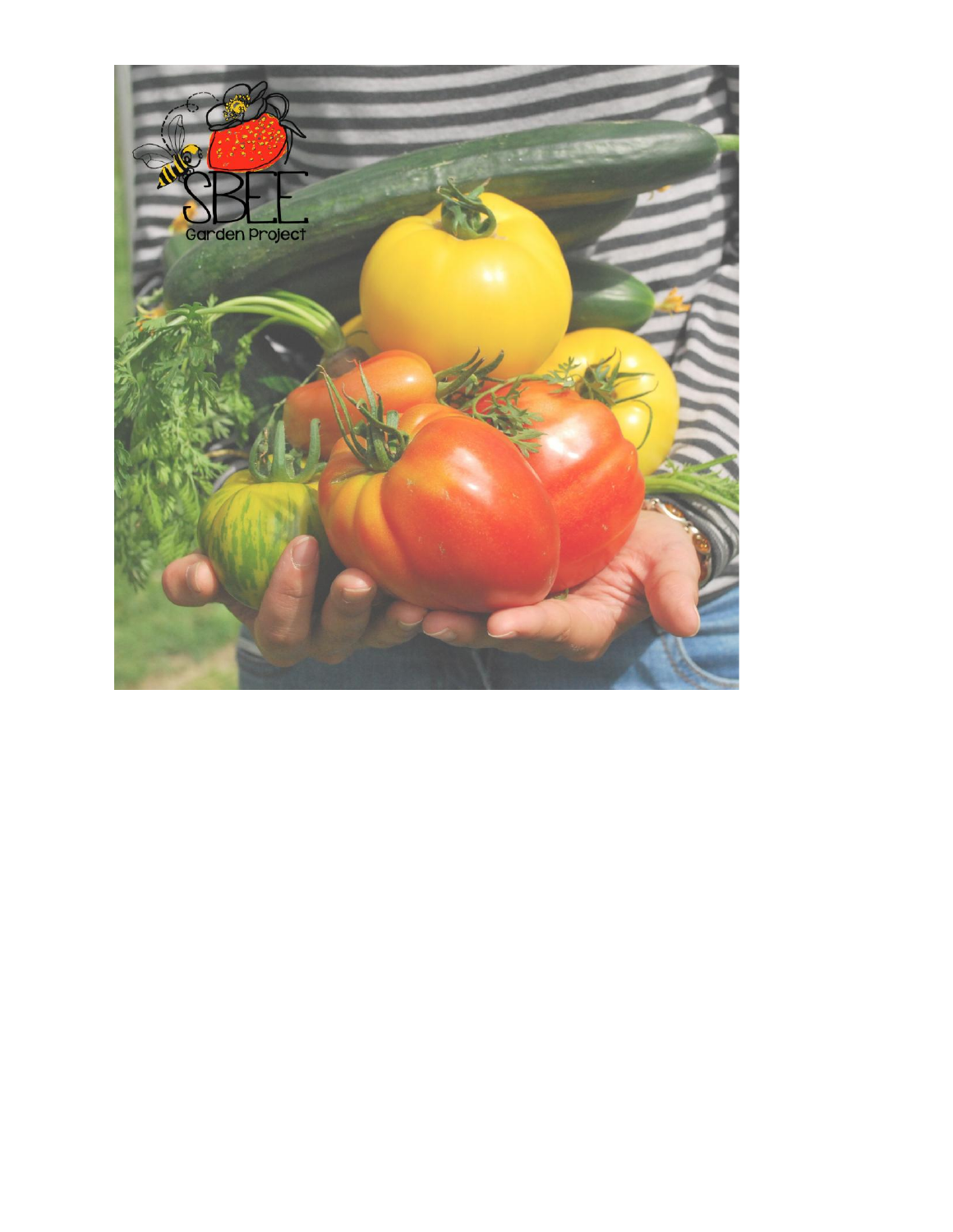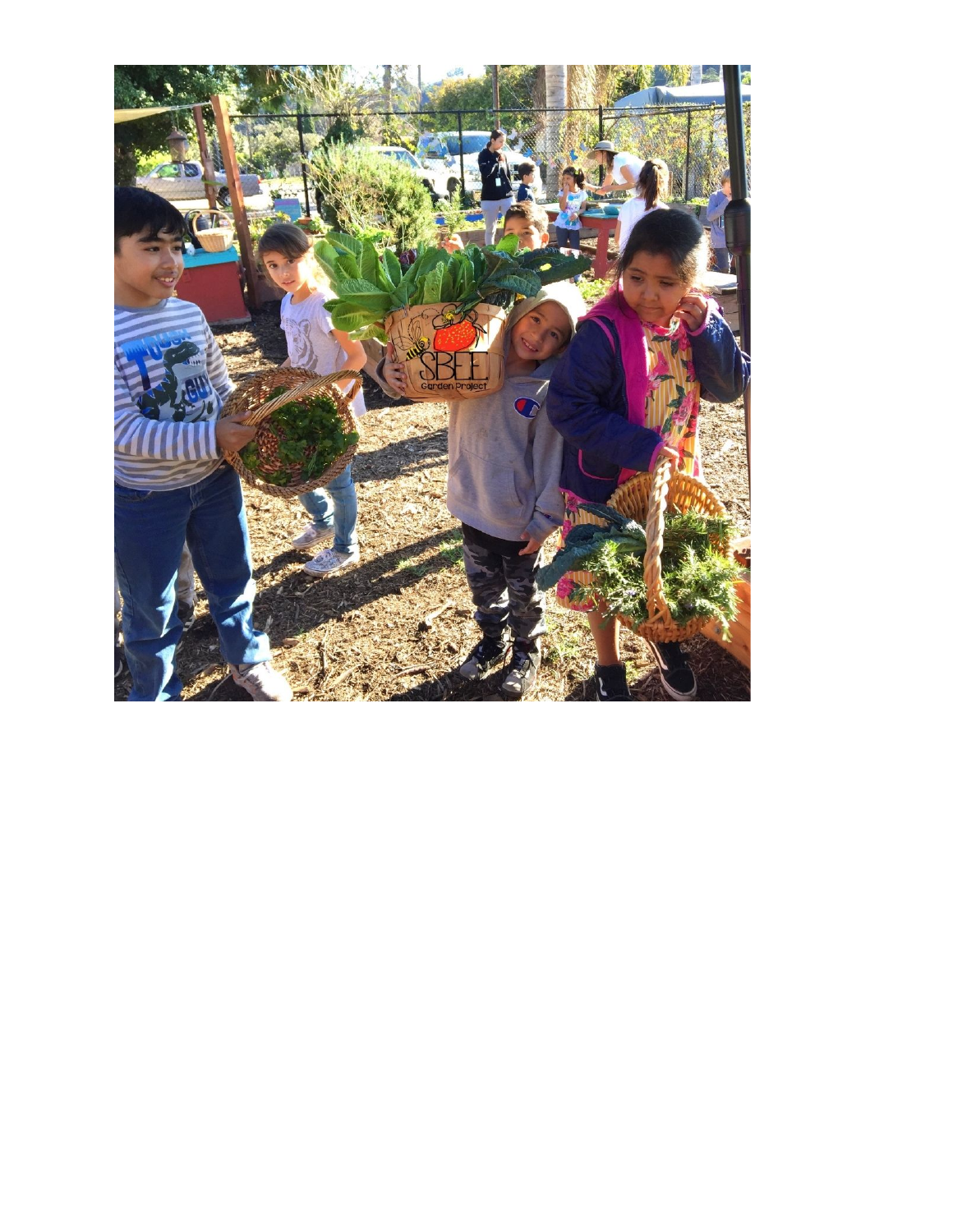

# Santa Barbara Ecological and Edible Garden Project